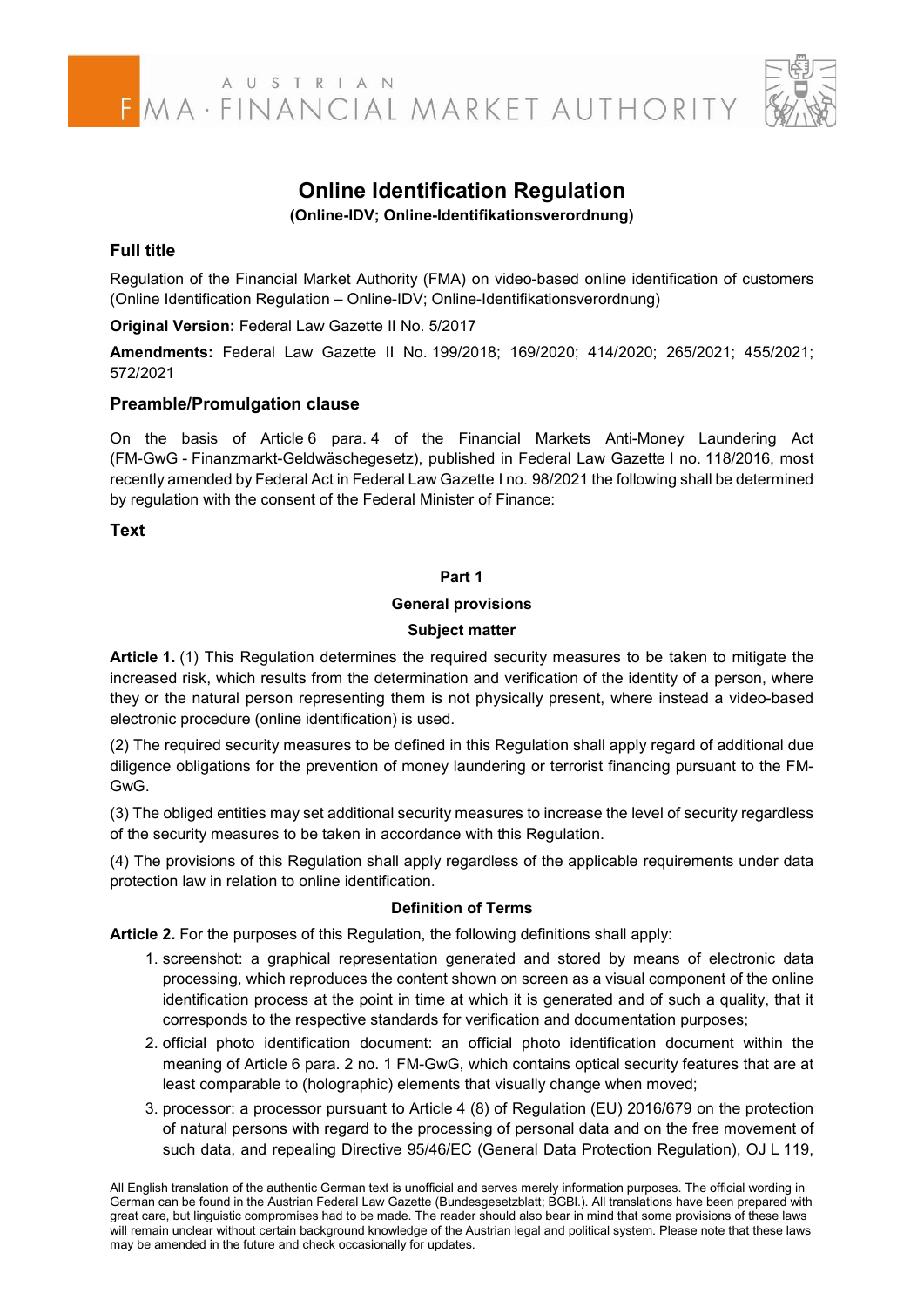04.05.2016, p. 1, in the version of the corrigendum, OJ L 74, 04.03.2021, p. 35, upon whom the provisions with regard to third parties pursuant to Section 4 of the FM-GwG shall apply.

 4. Biometric identification processes: online identification processes, in which the entire online identification process or individual steps thereof are conducted by means of an automated electronic process without the participation of a staff member.

#### **Part 2**

#### **Safeguards**

#### **Organisational safeguards**

**Article 3.** (1) The obliged entity may only use employees for the online identification process, who have been adequately trained to be able to conduct online identification and who are of good personal reliability. The training for online identification shall address the legal framework, the technical requirements and the practical aspects of ensuring the verification.

(2) The obliged entity shall ensure that the applications used in the online identification process as well as the data that is transmitted does not lead to any conflict with other processes conducted by the obliged entity, that the possibility of any influence is excluded, and that the applications and data are protected against any unauthorised access.

(3) Employees of the obliged entity shall only be allowed to conduct the online identification process in a separate room equipped with an access control system.

#### **COVID-19-related provision in force until 31.12.2022**

(4) By way of derogation from para. 3, staff members of the obliged entity shall be allowed to conduct online identification at their place of residence in a separate locked room (online identification while working from home). It must be ensured that the staff member is alone and undisturbed in this room for the entire duration of the online identification process. Where online identification is be conducted by a staff member who is working from home, the potential customer must be informed about this circumstance in advance and be made aware that alternative identification options exist. The remaining provisions in this Regulation shall remain unaffected.

#### **Process-related safeguards**

**Article 4.** (1) Where personal data are to be processed in accordance with the provisions in this Regulation, this shall take place on the basis of Article 6 para. 4 FM-GwG for the purposes of prevention of money laundering and terrorist financing (Article 21 para. 4 FM-GwG).

(2) The conversation or the part of the conversation that serves the purposes of online identification, shall in any case be recorded as a sound file in entirety; Article 12 para. 4 no. 2 DSG shall be applicable. Furthermore, screenshots shall also be generated, which in suitable lighting conditions graphically depict the following items from the online identification process:

- 1. in all cases the face of the potential customer or the natural person authorised to represent the potential customer,
- 2. the presenting of the front side of the official photo identification document, and
- 3. the presenting of the reverse side of the official photo identification document or the page containing data.

The screenshots shall in any case have to be of such a quality, that the potential customer or the natural person authorised to represent the potential customer and the data contained on the official photo identification document are clearly and fully recognisable.

(3) The potential customer of the natural person authorised to represent them shall also upon request:

All English translation of the authentic German text is unofficial and serves merely information purposes. The official wording in German can be found in the Austrian Federal Law Gazette (Bundesgesetzblatt; BGBl.). All translations have been prepared with great care, but linguistic compromises had to be made. The reader should also bear in mind that some provisions of these laws will remain unclear without certain background knowledge of the Austrian legal and political system. Please note that these laws may be amended in the future and check occasionally for updates.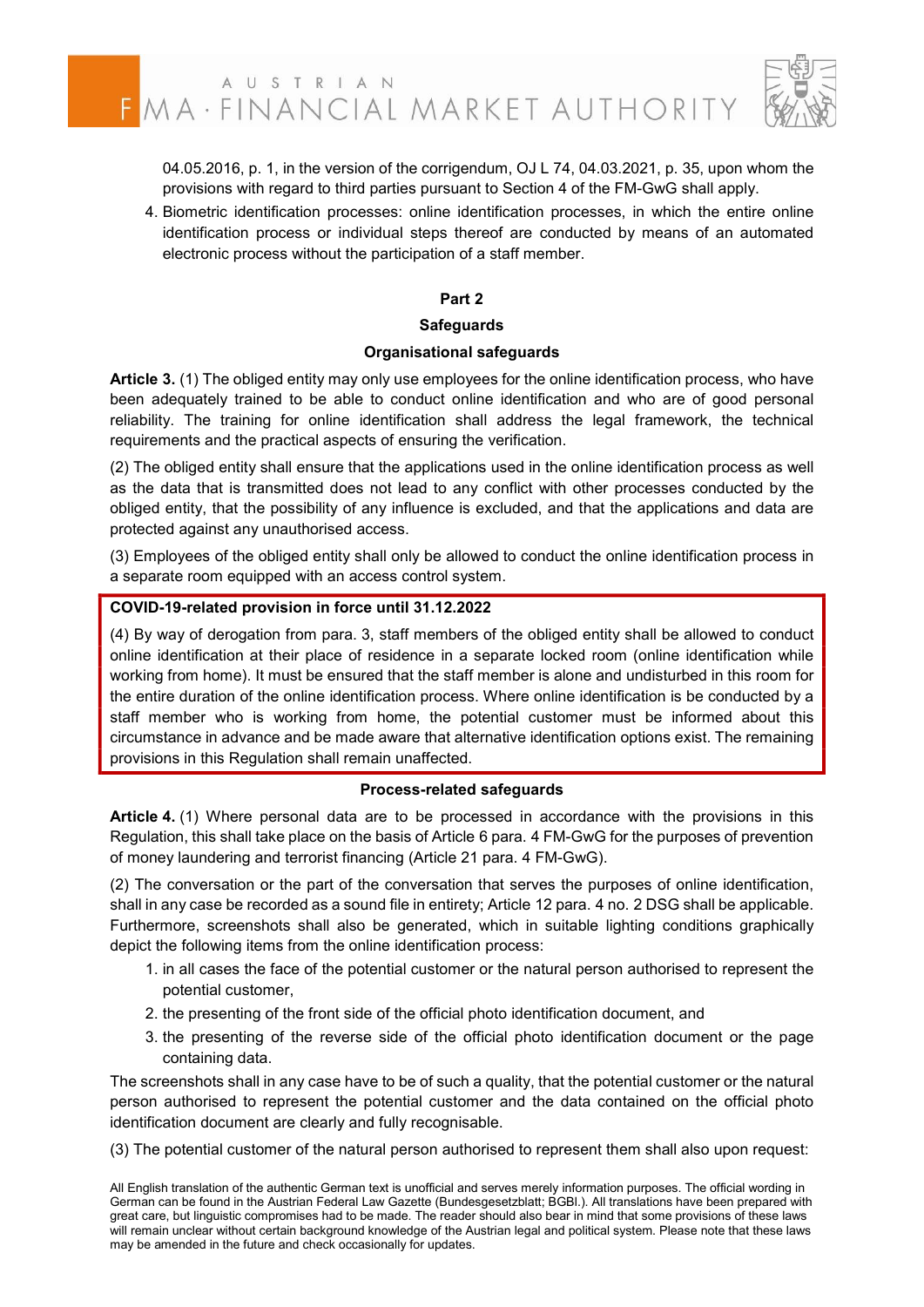## FMA · FINANCIAL MARKET AUTHORITY



- 1. move their head including showing their face, as well as separately
- 2. communicate the serial number of their official photo identification document or a string of characters or words of at least four characters in length generated randomly by the obliged entity.

(4) The employee, who conducts the online identification process, shall ascertain that the official photo identification document is authentic by the following means:

- 1. visual verification of the presence of optical security features including (holographic) security features that visibly react to movement or comparable security features, which must be clearly recognisable when asked to tilt the official photo identification document horizontally and vertically,
- 2. verification of the correct numbering convention being used for the serial number,
- 3. checking that the laminating used to seal the official photo identification document is not damaged, or comparable features that show that the document has not been tampered with,
- 4. checking to be able to rule out the possibility that the photograph has only subsequently been attached to the official photo identification document,
- 5. Verification of the logical consistency
	- a) of the features of the potential customer or the natural person authorised to represent the potential customer against the personal description and the photograph contained in the official photo identification document, as well as
	- b) of the photograph, the issue date and the date of birth contained in the official photo identification document with one another, as well as
	- c) of all other customer information which might already be available against the corresponding supplementary information contained on the official photo identification document.

(5) The potential customer or the natural person authorised to represent the potential customer shall enter a string of numbers valid specially for the purpose of online identification, that has been centrally generated and communicated to them by e-mail or SMS, without delay during the ongoing video transmission and return them to the employee electronically.

(6) Online identification may also be conducted using suitable biometric identification processes provided that this is permissible pursuant to Article 9 (2) a) of Regulation (EU) 2016/679 and the obliged entity takes suitable technical and organisational measures to achieve a level of protection as defined in Article 32 of Regulation (EU) 2016/679 that is adequate for the risk entailed. In so doing, the requirements of this Regulation must be observed in accordance with the following provisions:

- 1. The biometric identification process must in any case correspond to the technological state of the art, be updated on an ad hoc basis, and must achieve a level of security, through which it can be ensured that it is performed in a way that is at least comparable to online identification process conducted by a staff member. The obliged entity must take appropriate measures to safeguard the integrity and security of the procedures used, including constant active monitoring measures, in order to recognise and rectify any problems without delay.
- 2. The biometric identification processes must be documented by the obliged entity in a comprehensible manner. The first sentence of para. 2 shall apply with the proviso that recordings that are made for online identification purposes, are to be stored electronically as defined in Article 21 para. 1 no. 1 FM-GwG by the obliged entity. The documentation shall in any case also cover the security factors applied when verifying identity as well as the results of the individual steps of the check.
- 3. para. 2 nos. 2 and 3 shall apply with the proviso that instead of screenshots being made when verifying electronically signed photo identification documents (no. 5), the electronically signed data shall be stored instead.
- 4. If the requirements pursuant to paras. 3 and 5 are fulfilled by a biometric identification process, then the obliged entity shall use suitable safeguards to check the actual participation of the potential customer or the natural person authorised to represent them in the online identification

All English translation of the authentic German text is unofficial and serves merely information purposes. The official wording in German can be found in the Austrian Federal Law Gazette (Bundesgesetzblatt; BGBI.). All translations have been prepared with great care, but linguistic compromises had to be made. The reader should also bear in mind that some provisions of these laws will remain unclear without certain background knowledge of the Austrian legal and political system. Please note that these laws may be amended in the future and check occasionally for updates.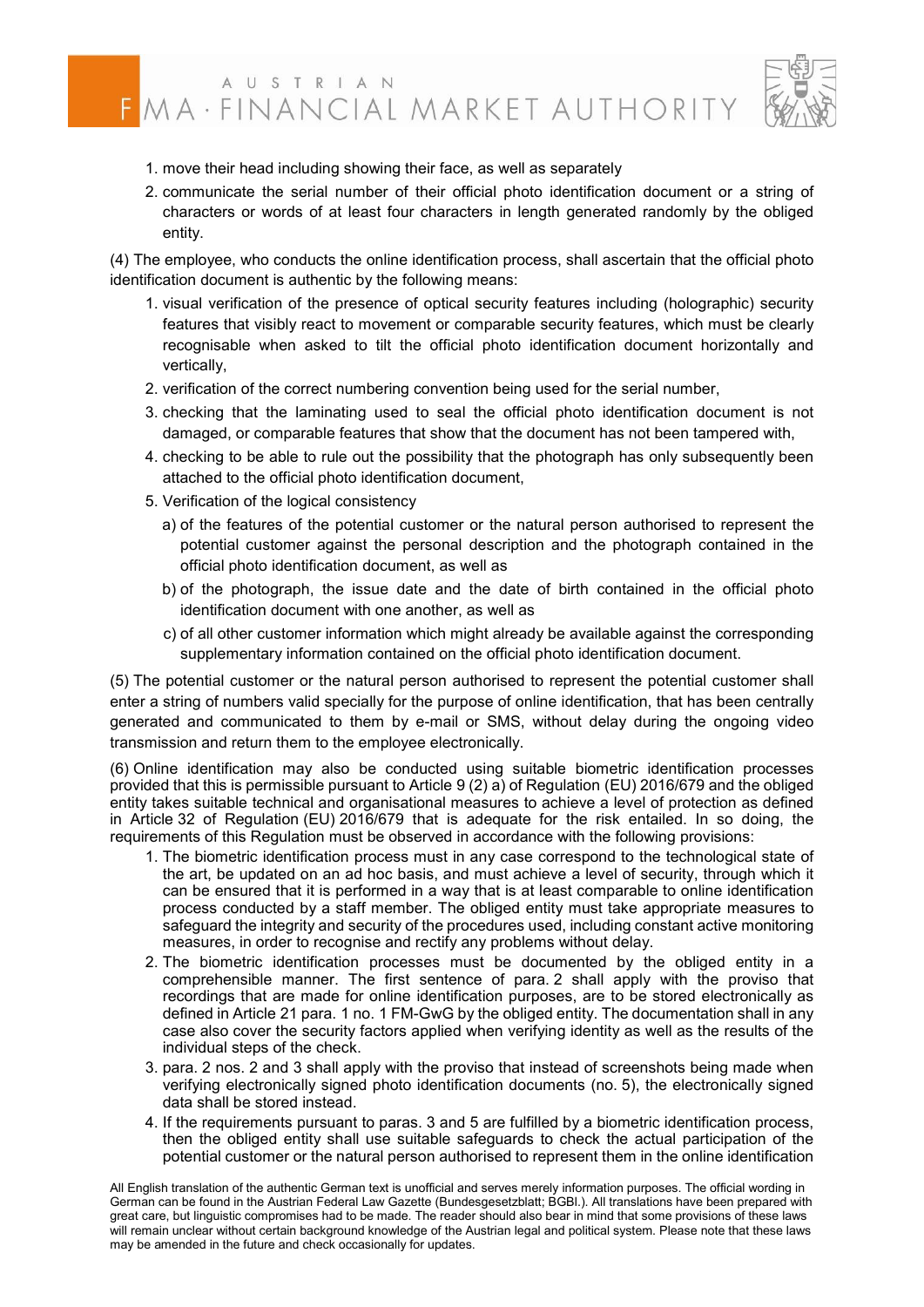

process, which shall in any case include a video recording created during the online identification process (presence checking). Presence checking may deviate from para. 3 nos. 1 and 2 and para. 5 and may also be conducted as a passive presence check.

 5. Only photo identification documents, for which the content has been electronically signed by the issuing authority, shall be allowed to be used for biometric identification processes. The obliged entity shall be required to check the authenticity of the electronic signature on the photo identification document and the integrity of the electronically signed data, and to ensure that a compromised key has not been used for the signature. During the biometric identification process the obliged entity shall also be required to perform a logical consistency check pursuant to para. 4 no. 5. Para. 4 nos. 1 to 4 shall not apply to the checking of the authenticity of the photo identification document as part of a biometric identification process.

#### **Compulsory termination of the online identification process**

**Article 5.** (1) The online identification process shall be terminated except in the cases listed pursuant to para. 2, if

- 1. a suitable verification of the potential customer, or of the official photo identification document, or both, is not possible under consideration of the safeguards in relation to the process  $(§ 4)$ ,
- 2. any other inconsistencies exist,
- 3. any other uncertainties exist,

(2) Where the obliged entity has an obligation to determine and verify the identity of the customer or of the natural person authorised to represent them pursuant Article 5 no. 4 or no. 5 FM-GwG, then the online identification process shall be continued to the end and making a suspicious activity report pursuant to Article 6 FM-GwG to the Financial Intelligence Unit (Geldwäschemeldestelle) considered.

#### **Conducting of the online identification process by processors**

**Article 6.** (1) If an obliged entity makes use of a processor to conduct the online identification process, it shall have to ensure that the processor takes security measures that correspond both in terms of their scope as well as their quality with the requirements in this regulation. However, ultimate responsibility for meeting those requirements shall remain with the obliged entity, which relies on the processor. When concluding, implementing and terminating an agreement with a processor, due professionalism and diligence shall be exercised and a clear delineation of rights and obligations to be arranged in writing.

(2) Outsourcing and agency relationships as defined in Article 15 FM-GwG shall not be allowed to significantly compromise the quality of the internal control mechanism, nor the possibility for the FMA to check compliance with all requirements relating to the online identification process.

#### **Part 3**

#### **Final provisions**

#### **References**

**Article 7.** (1) Where references are made to provisions in the FM-GwG, the Financial Markets Anti-Money Laundering Act (FM-GwG - Finanzmarkt- Geldwäschegesetz) as published in Federal Law Gazette I No. 118/2016 shall apply in its version amended by Federal Act in Federal Law Gazette I No. 37/2018.

(2) Where references are made to provisions in the DSG, the Data Protection Act (DSG - Datenschutzgesetz), as published in Federal Law Gazette I no. 165/1999 shall apply in its version amended by Federal Act in Federal Law Gazette I no. 24/2018.

#### **Personal-related designations**

**Article 8.** Where the designations used in this Regulation refer to natural persons, the form used applies to both genders.

All English translation of the authentic German text is unofficial and serves merely information purposes. The official wording in German can be found in the Austrian Federal Law Gazette (Bundesgesetzblatt; BGBl.). All translations have been prepared with great care, but linguistic compromises had to be made. The reader should also bear in mind that some provisions of these laws will remain unclear without certain background knowledge of the Austrian legal and political system. Please note that these laws may be amended in the future and check occasionally for updates.